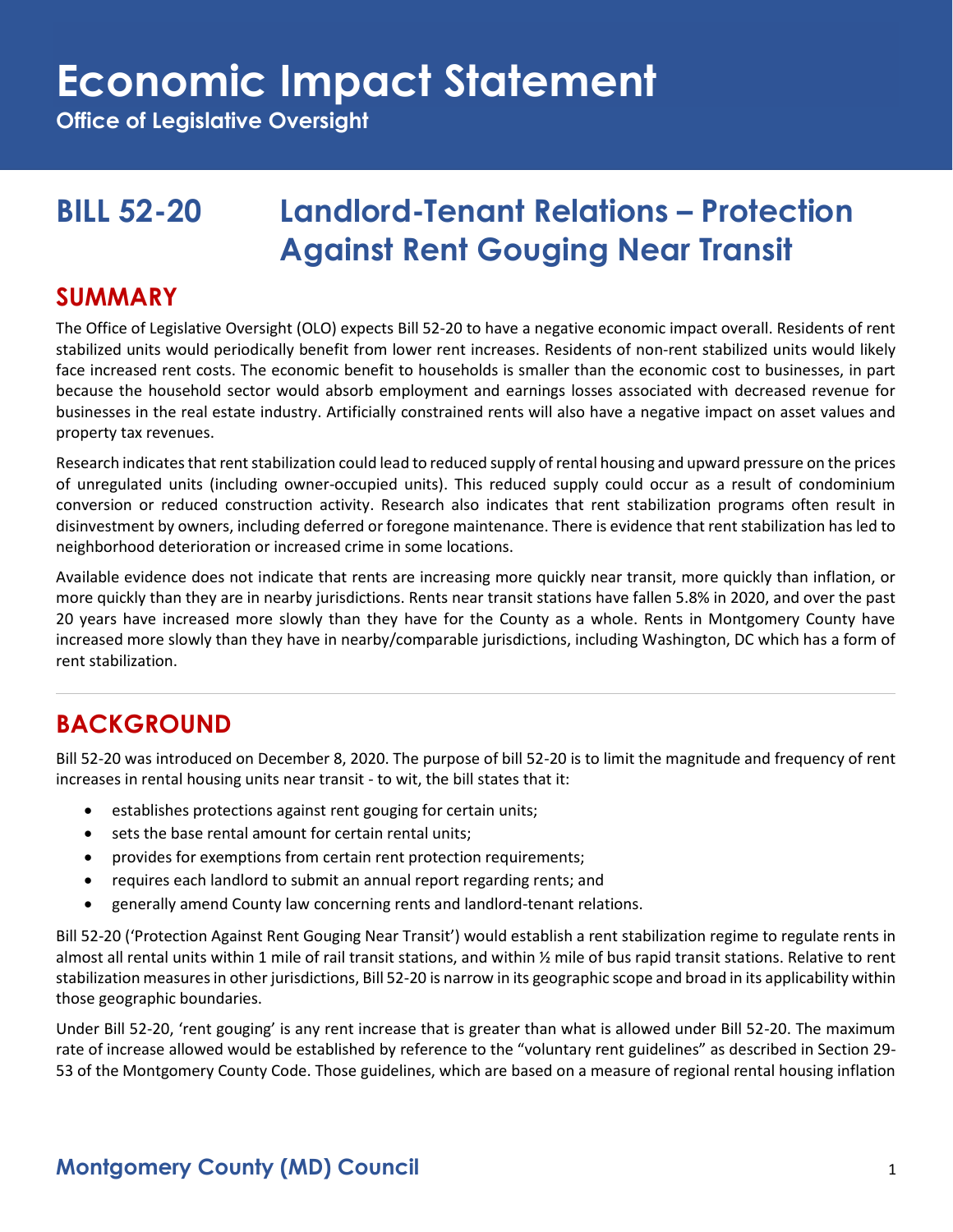**Office of Legislative Oversight**

from the previous year, would then establish the maximum rent increase for the year beginning on July 1 and ending on June 30.

To illustrate, the voluntary rent guidelines issued in early 2022 will be based on the initial estimate of regional housing inflation for the calendar year 2021. Those guidelines would remain voluntary for rental units outside of Bill 52-20's geographic boundaries but would represent the maximum allowable increase for all regulated units during the year that begins on July 1, 2022 and ends on June 30, 2023.

The legislation does not include a "vacancy de-control" allowance; put differently, the regulation of rate increases continues in between tenancies with limited exceptions.<sup>1</sup> The bill does not include an allowance for temporary or permanent rent increases to recapture capital expenditures.

#### *Brief History of Rent Control and Stabilization*

Rent control legislation takes a variety of forms, though in all forms it is essentially a redistributive policy. Some forms control the *level* of rents in regulated units whereas other forms limit the *rates of increase* for rents in regulated units.

Many rent control or stabilization regimes allow for de-control when a tenant vacates the unit, whereas in other regimes control or stabilization is maintained between tenancies. In many jurisdictions, the rent control or stabilization only applies to units built before a certain year, or to units in buildings with more than some threshold number of units.

Legislation to control or stabilize rents has a relatively long history in some of America's most expensive metropolitan housing markets. The New York City area, the Boston area, the Los Angeles area, and the San Francisco Bay area are among the regions with the most extensive histories of rent control. However, rent control is not actually a recent American innovation – rent control has emerged in many places and under a variety of circumstances over the centuries, often as a political response to an exogenous economic shock like war or famine.<sup>2</sup>

Rent stabilization was first enacted in Washington, DC in 1985. Generally, DC's rent stabilization law limits rent increases to 2% above inflation, though rents for registered elderly or disabled tenants can only increase by the lower of either inflation or the annual social security cost of living adjustment. When a tenant vacates a unit, the landlord may increase the rent by up to 10% or 20% (depending upon the length of the previous tenant's tenure) above the last rent that the previous tenant paid. Many units are exempt from the law, including units in buildings built after 1975 and units owned by housing providers who own fewer than 5 units. DC's program also includes rehabilitation and capital improvements exceptions under which rents can be permanently or temporarily (depending on the scale of the improvements) increased to allow the landlord to recover the capital expenditure. The District is currently considering several proposals for changes to its rent control laws.

#### *Rent Control and Stabilization in the Economics Literature*

Within the field of economics there is broad agreement that rent control and stabilization laws produce negative economic consequences. Housing analyst Lisa Sturtevant succinctly summarized the consensus in the field: "Economists nearly

 $1$  Line 115 of Bill 52-20 does include an exception for certain units that have been discontinued and not occupied by a tenant for a period of 5 years. Lines 190-196 permit an owner to "bank" any unused rent allowances that were not charged to a vacating tenant. <sup>2</sup> See, e.g., John Willis, "Short History of Rent Control Laws," Cornell Law Review 36, no. 1 (1950): 54-94. The title is intended to be ironic – the article is a comprehensive history of rent control measures up to 1950.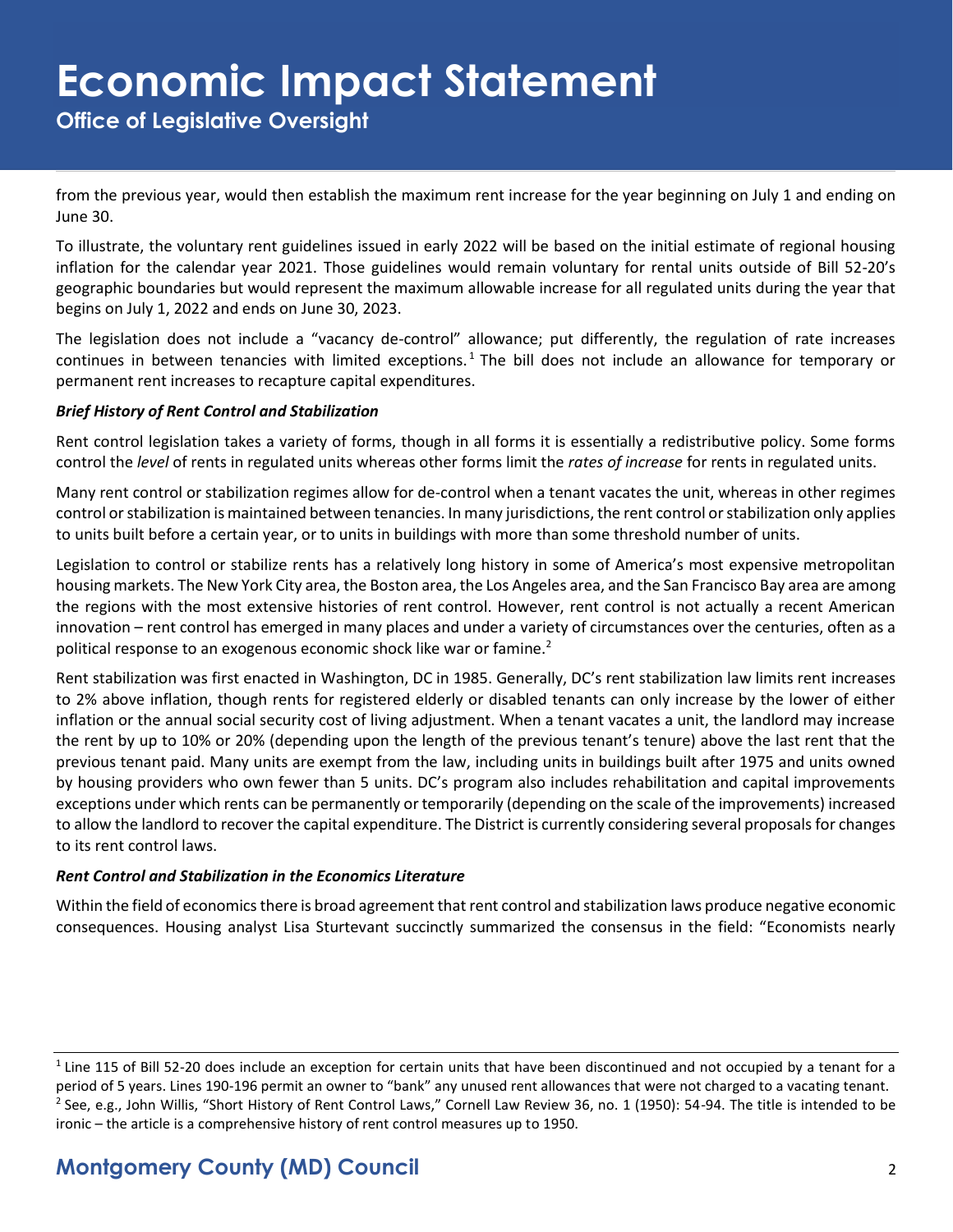**Office of Legislative Oversight**

universally agree that rent ceilings reduce the quantity and quality of housing and that even more moderate forms of rent stabilization have efficiency challenges and negative housing market impacts."<sup>3</sup>

The research literature indicates that establishing a ceiling on rents does have negative overall impacts, though the nature and extent of those impacts varies depending on research methodology, time, place, and regulatory regime. <sup>4</sup> Two recent overviews of the economics research provide useful, succinct summaries of the findings regarding the effectiveness of rent control and stabilization laws in achieving their objectives.

- The Urban Institute's 2019 literature review<sup>5</sup> succinctly summarized the research regarding the intended effects of rent control efforts: "Although rent control has generally been found to have positive effects for residents in controlled units, these benefits may be offset by negative effects in the uncontrolled sector."
- A recent Brookings article, *What does economic evidence tell is about the effects of rent control?,* summarized recent research findings thusly: "Rent control appears to help affordability in the short run for current tenants, but in the long run decreases affordability, fuels gentrification, and creates negative externalities on the surrounding neighborhood. These results highlight that forcing landlords to provide insurance to tenants against rent increases can ultimately be counterproductive. If society desires to provide social insurance against rent increases, it may be less distortionary to offer this subsidy in the form of a government subsidy or tax credit."

Economists generally conclude that rent control and stabilization laws generally do a poor job of targeting those with the greatest need and often the benefits are inefficiently or inequitably targeted.

- The Urban Institute's 2019 research review<sup>6</sup> summarized the research literature thusly: "By design, rent control protects incumbency and provides benefits to those living in rent-controlled units, and it is not targeted to those households with the most need. Over time, even if residents in rent-controlled units benefit, the policy may not be distributing benefits equitably if others who could benefit cannot obtain such a unit. Given its weak targeting mechanism and potential to reduce supply of rental units, some have argued that it is an ineffective policy solution for gentrification."
- Studies generally find that rent control and stabilization efforts lead to increased costs for tenants who are unable to find housing in the controlled sector. One study found that in the first two years after Los Angeles adopted rent

<sup>&</sup>lt;sup>3</sup> Lisa Sturtevant, "The Impacts of Rent Control: A Research Review and Synthesis," National Multi Housing Council, 2018. Similarly, a 1992 survey asked for economists' views on 40 common economic policy questions.<sup>3</sup> That survey found that there was more agreement on the question of rent control than on *any* other common economic policy issue (92.9% of respondents either *generally agreed* or *agreed with provisos* with the following statement: "A ceiling on rents reduces the quantity and quality of housing available").

<sup>&</sup>lt;sup>4</sup> While this analysis includes citations to several research papers, the authors relied heavily on two studies that present particularly strong research methodologies and findings: (1) David Sims' 2007 article in the Journal of Urban Economics on the end of rent control in Massachusetts ("Out of control: What can we learn from the end of Massachusetts rent control?"); and (2) a more recent study of the expansion of rent control in San Francisco by Rebecca Diamond, Tim McQuade, and Franklin Qian ("The Effects of Rent Control Expansion on Tenants, Landlords, and Inequality: Evidence from San Francisco").

<sup>&</sup>lt;sup>5</sup> Prasanna Rajasekaran, Mark Treskon, and Solomon Greene, "Rent Control: What Does the Research Tell Us about the Effectiveness of Local Action?" Urban Institute, January 2019.

 $^6$  Ibid.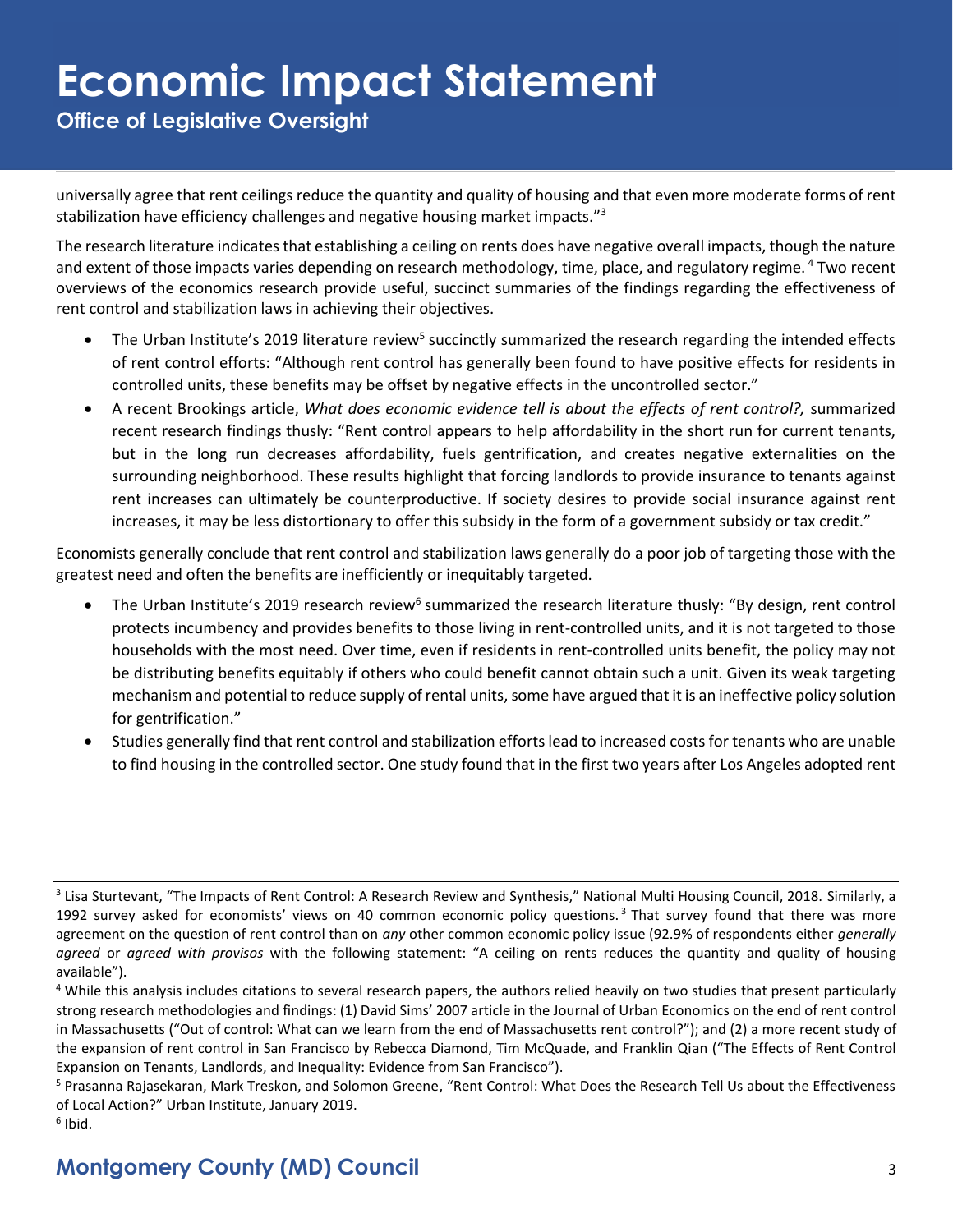**Office of Legislative Oversight**

control, the policy had caused the rents of uncontrolled units to increase three times more quickly than rents of controlled units.<sup>7</sup>

• Some studies have indicated that rent control and stabilization programs do a poor job of targeting those with the greatest need, or that some of the benefit ends up accruing to higher income individuals. For example, David Sims (2007) found that 30% of the controlled units in Cambridge, MA were occupied by households in the top half of the income distribution.<sup>8</sup>

Many economists conclude that rent control and stabilization laws provide the largest benefits to those who do not move and may encourage individuals to remain in units that no longer suit their needs.

- Multiple studies have found that tenants living in rent-controlled units are less likely to move than tenants in uncontrolled units.<sup>9</sup> Other studies have concluded that the primary beneficiaries are seniors and other groups that are less likely to move (as a result of stable household size).<sup>10</sup>
- Tenants in controlled units may be less likely to change jobs or more likely to commute long distances to remain in their controlled unit.<sup>11</sup> In doing so, those tenants continue to benefit from the rent control or stabilization policy but absorb other costs in order to continue their tenancy (e.g., opportunity cost of lost income, childcare costs, health outcomes). <sup>12</sup>
- Rent control and stabilization leads to a greater mismatch between households and units (e.g., growing families staying in smaller units, aging individuals staying in larger units).<sup>13</sup> This mismatch can have housing supply implications that affect both the controlled and uncontrolled units in the market.

Economic research often shows that rent stabilization laws lead to supply-side pressures, both in terms of *quantity* and *quality* of supply. To wit, such laws increase the number of condominium conversions, may reduce the number of new units constructed, and can lead to disinvestment by landlords.

<sup>&</sup>lt;sup>7</sup> George Fallis and Lawrence Smith, "Uncontrolled Prices in a Controlled Market: The Case of Rent Controls," The American Economic Review 74, no. 1 (1984): 193-201.

<sup>8</sup> David Sims, "Out of Control: What Can We Learn from the End of Massachusetts Rent Control?," Journal of Urban Economics 61, no. 1 (2007): 129-151.

<sup>9</sup> See, e.g. Diamond, McQuade, and Qian 2017; Glaeser and Luttmer 2003; Gyourko and Linneman 1989; Sims 2007.

<sup>&</sup>lt;sup>10</sup> See, e.g., Ed Glaeser, "Does Rent Control Reduce Segregation?" Harvard Institute of Economic Research, Discussion Paper No. 1985 (2002).

 $11$  One study found a statistically significant relationship between the presence of rent regulation in a city and commute times who live in those cities. Robert Krol and Shirley Svorny, "The Effect of Rent Control on Commute Times," Journal of Urban Economics 58, no. 33 (2005): 421-36.

<sup>&</sup>lt;sup>12</sup> See also, e.g., John Nagy, "Increased Duration and Sample Attrition in New York City's Rent-controlled Sector," Journal of Urban Economics 38, no. 2, (1995): 127-137.

<sup>&</sup>lt;sup>13</sup> One study found that between 15% and 21% of New York City apartment renters lived in units that were either larger or smaller than the units that they would live in if they lived in a city without rent control or rent stabilization, and that misallocation also occurred in non-controlled units and owner-occupied units in New York City. Ed Glaeser and Erzo Luttmer, "The Misallocation of Housing Under Rent Control," American Economic Review 93, no. 4 (2003): 1027-1046.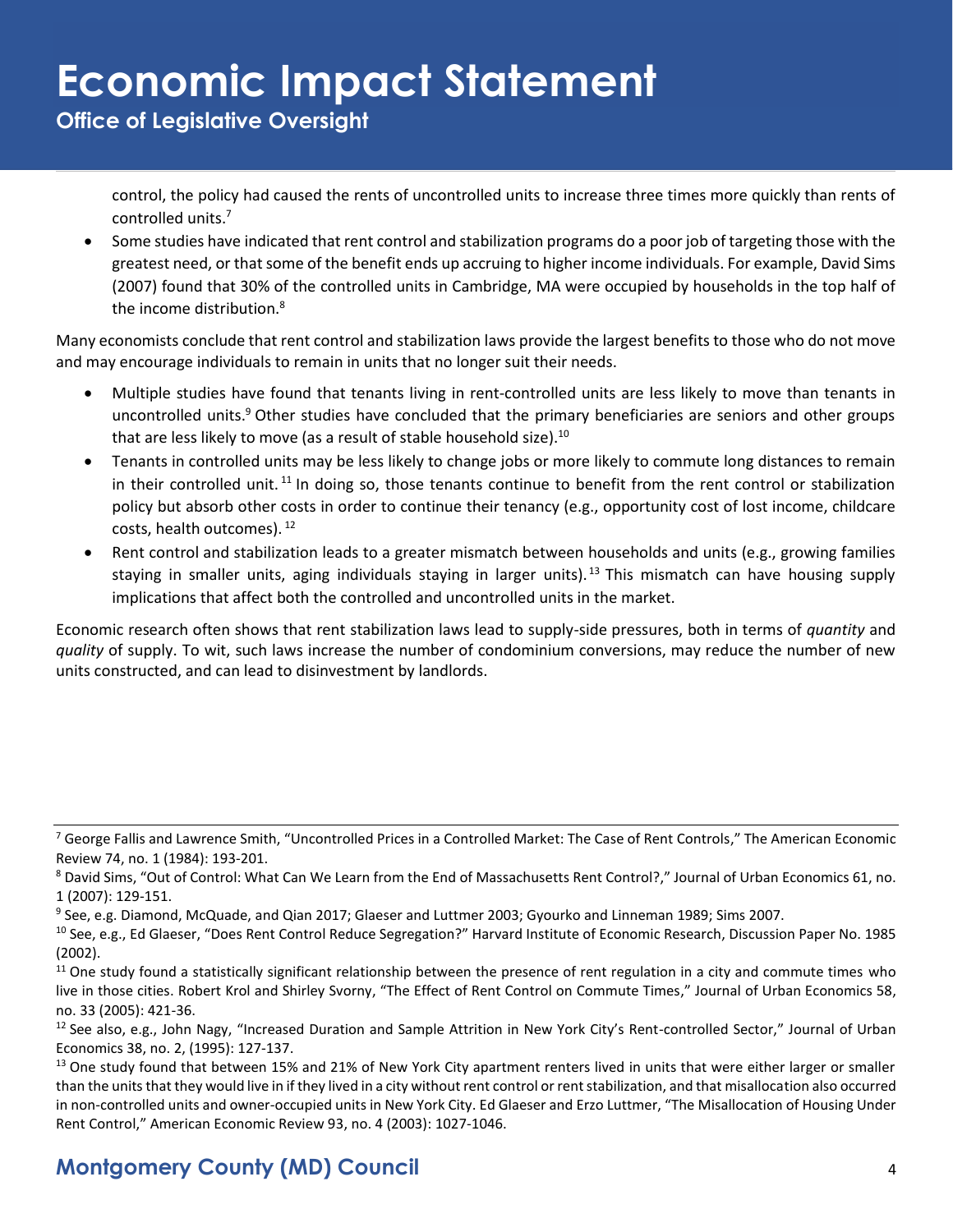**Office of Legislative Oversight**

- Rent control and stabilization can result in some existing rental units being converted into owner-occupied condominium units.<sup>14</sup> One study of San Francisco's housing market found that conversion of units in small (unregulated) buildings by itself was responsible for a 7% increase in rents for the entire city.<sup>15</sup>
- Studies have reached a variety of conclusions regarding the effect of rent control regimes on new construction and have generally struggled to separate the impact of rent control from other factors such as the economic cycle and credit availability. That said, new construction and units in newer buildings are often exempt or otherwise outside of the control of local rent control regimes.<sup>16</sup>
- Some studies find a relationship between rent control and disinvestment by landlords, increased spending by tenants on unit or building upkeep, and even neighborhood deterioration and crime.<sup>17</sup> One study concluded that while the relationship between control and maintenance problems was significant, the maintenance problems tended to be aesthetic in nature.<sup>18</sup>

#### *Montgomery County Rental Market – Regional and Historical Context 2000 to 2020*

Co-Star's dataset includes nearly 100,000 multi-family rental units in Montgomery County. Approximately 6% of those units are characterized as senior housing, corporate housing, military housing, or vacation housing. An additional 6% of total units are characterized in the Co-Star dataset as "affordable" units - those that are in a community in which all rents are discounted or below market and may include units that have tenants with Section 8 vouchers or be units financed with low-income housing tax credits (LIHTC). Co-Star's dataset has 86,986 rental units in Montgomery County after excluding those units categorized as 'affordable', senior, corporate, military, and vacation rentals.<sup>19</sup>

 $14$  Sims (2007) concluded (page 143) that "[T]here is weak evidence that rent control affected the extensive quantity of housing units supplied in Boston, but much stronger evidence that rent control led owners to shift units away from renting. The 6-7 percentage point change in rental probability between controlled and uncontrolled zones may seem small, but when applied to all three cities it implies that rent control kept thousands of units off the market."

<sup>&</sup>lt;sup>15</sup> Rebecca Diamond, Tim McQuade, and Franklin Qian, "The Effects of Rent Control Expansion on Tenants, Landlords, and Inequality: Evidence from San Francisco," NBER Working Paper No. 24181, 2017.

 $16$  The restrictions/protections of Bill 52-20 would apply to units in new buildings as well, which could lead to a greater negative impact on new construction than one would anticipate in a jurisdiction that only applies rent control or stabilization to older buildings.

<sup>&</sup>lt;sup>17</sup> Sims' 2007 study of Cambridge, Massachusetts is one study that did find a relationship. In that study, Sims found that rent control there did result in some deterioration in the quality of the rental housing stock.

<sup>&</sup>lt;sup>18</sup> Sims (2007) wrote about his findings that indicate a relationship between controlled units and chronic aesthetic maintenance issues (page 144): "The estimates demonstrate that ending rent control leads to a significant reduction in these maintenance problems. A unit was almost 6 percentage points less likely to experience such problems once its zone is decontrolled. Though rent control does not seem to lead to catastrophic maintenance failures, it appears to reduce maintenance performed on rental units. As landlords can be fined for allowing water and heat failures, but not for cracked paint, this result is not surprising."

 $19$ For purposes of analysis, it makes sense to exclude "affordable" units because the rents for those units are not determined by the market. Roughly 40% of the Montgomery County units categorized as "affordable" in Co-Star's dataset are owned by either the Housing Opportunities Commission or Montgomery Housing Partnership. If the intent is that some subset of the units categorized as "affordable" should be subject to the requirements and prohibitions of Bill 52-20, then some effort should be made to seek input from those providers to determine whether Bill 52-20 would negatively affect their operating revenues.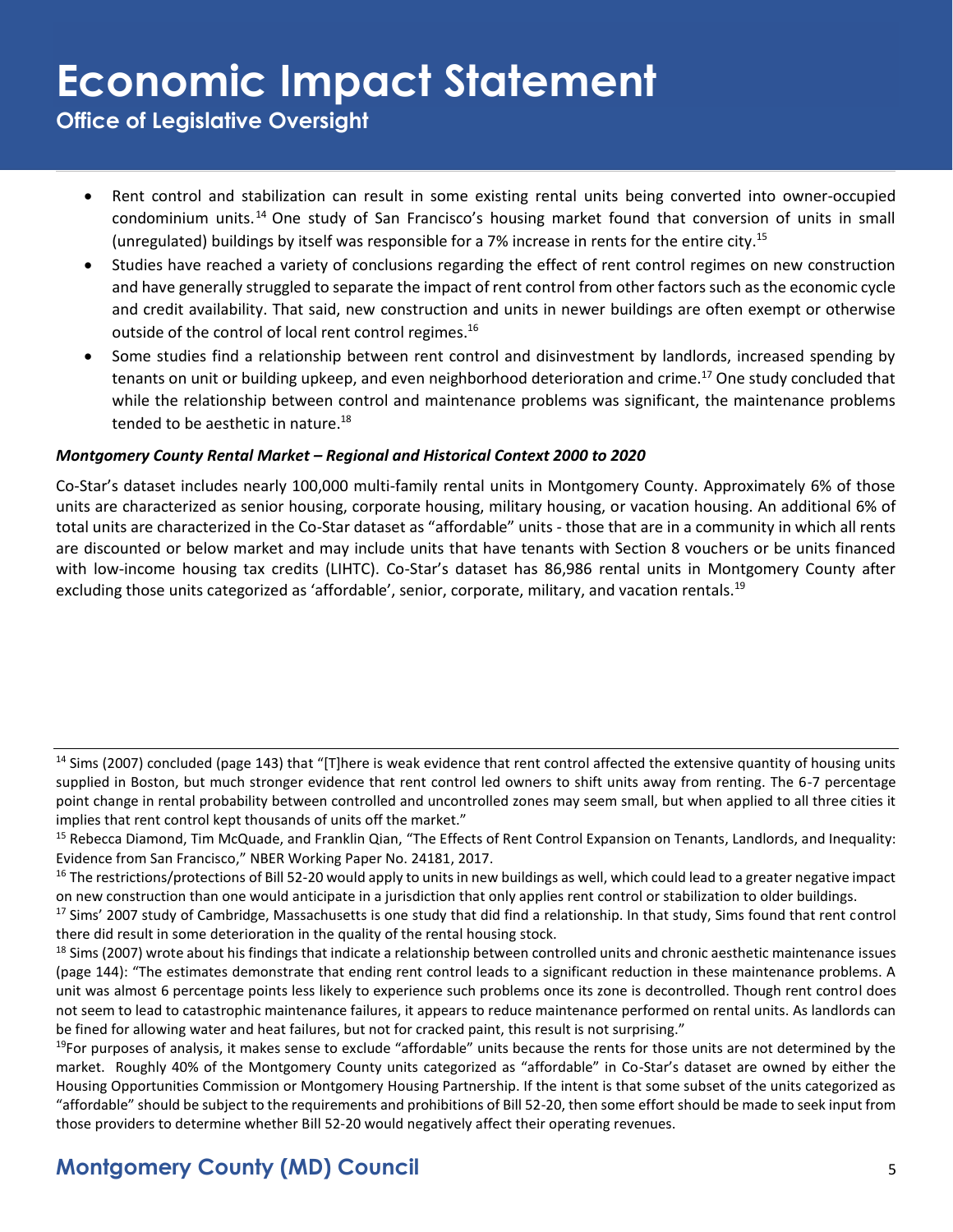**Office of Legislative Oversight**

Average effective rents in Montgomery County's rental housing market generally increase only modestly.<sup>20</sup> According to Co-Star Analytics, the average annual change for Montgomery County's rental multi-family housing stock from 2001 to 2020 is 1.48% per year.

| Table 1: Annual Effective Rent Changes 2000 to 2020, Montgomery County |                                     |  |
|------------------------------------------------------------------------|-------------------------------------|--|
| Year                                                                   | <b>Annual Effective Rent Change</b> |  |
| 2020 YTD                                                               | $-3.6%$                             |  |
| 2019                                                                   | 3.1%                                |  |
| 2018                                                                   | 3.4%                                |  |
| 2017                                                                   | 0.0%                                |  |
| 2016                                                                   | 0.4%                                |  |
| 2015                                                                   | 1.6%                                |  |
| 2014                                                                   | 0.5%                                |  |
| 2013                                                                   | 1.3%                                |  |
| 2012                                                                   | 1.9%                                |  |
| 2011                                                                   | 1.3%                                |  |
| 2010                                                                   | 4.0%                                |  |
| 2009                                                                   | 0.9%                                |  |
| 2008                                                                   | 2.3%                                |  |
| 2007                                                                   | 4.6%                                |  |
| 2006                                                                   | 5.1%                                |  |
| 2005                                                                   | 2.1%                                |  |
| 2004                                                                   | $-0.3%$                             |  |
| 2003                                                                   | $-2.3%$                             |  |
| 2002                                                                   | $-1.7%$                             |  |
| 2001                                                                   | 5.0%                                |  |
| <b>Mean Annual Rate of Change</b>                                      | 1.48%                               |  |

Source: Jacob Sesker, OLO, Co-Star Analytics (2020)

<sup>20</sup> The Co-Star Analytics dataset includes two measures of rent – 'effective rents' and 'asking rents.' Effective rents are preferable for economic analyses because they represent a more meaningful economic number – the rent charged by the landlord net of concessions. While effective rents more accurately reflect the economics of the transaction, it is worth noting that the difference over time is minimal. For example, the average annual rate of change for effective rents, as shown in Table 1, is 1.48%. The average annual rate of change for asking rents during the same time period is 1.50%.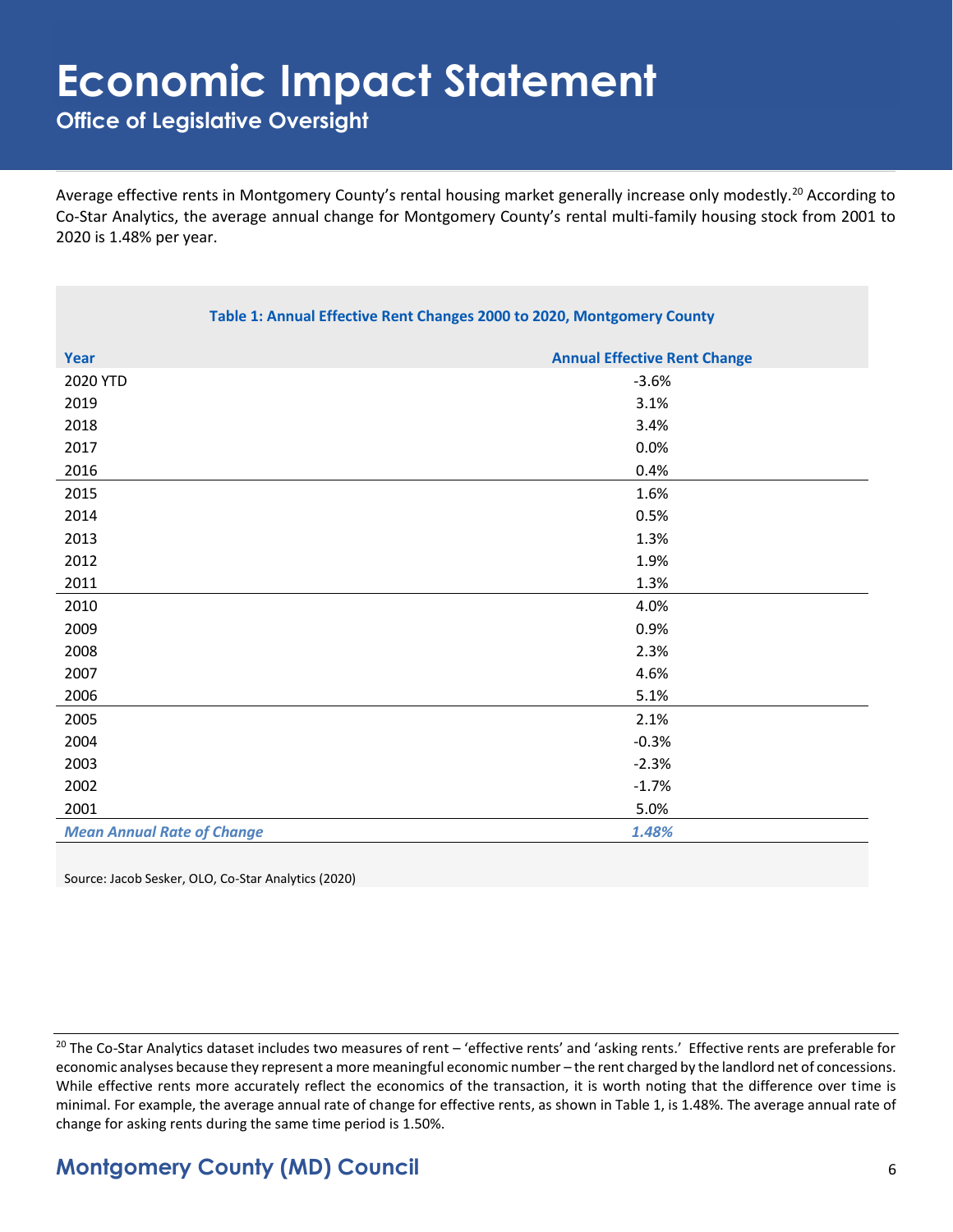**Office of Legislative Oversight**

Nearly half of the rental units in the County are within 1-mile of existing rail transit. The data shows that rents in the 42,649 units within 1 mile of existing Metro and MARC train stops have increased more slowly than units that are not within the 1-mile radius. A cursory review of variables indicates that a possible explanation for this is the prevalence of smaller units (studios, 1-bedrooms) near transit which are more volatile in terms of occupancy and rents.

| Table 2: Transit Proximity and Annual Effective Rent Changes 2000 to 2020 |                                                                               |                                                                                                |
|---------------------------------------------------------------------------|-------------------------------------------------------------------------------|------------------------------------------------------------------------------------------------|
| <b>Year</b>                                                               | <b>Annual Effective Rent Change - Within 1</b><br><b>Mile of Rail Transit</b> | <b>Annual Effective Rent Change -</b><br><b>Montgomery County as a Whole (from</b><br>Table 1) |
| 2020 YTD                                                                  | $-5.8%$                                                                       | $-3.6%$                                                                                        |
| 2019                                                                      | 2.9%                                                                          | 3.1%                                                                                           |
| 2018                                                                      | 3.0%                                                                          | 3.4%                                                                                           |
| 2017                                                                      | $-0.8%$                                                                       | 0.0%                                                                                           |
| 2016                                                                      | 0.2%                                                                          | 0.4%                                                                                           |
| 2015                                                                      | 2.2%                                                                          | 1.6%                                                                                           |
| 2014                                                                      | 0.3%                                                                          | 0.5%                                                                                           |
| 2013                                                                      | 1.0%                                                                          | 1.3%                                                                                           |
| 2012                                                                      | 1.6%                                                                          | 1.9%                                                                                           |
| 2011                                                                      | 1.1%                                                                          | 1.3%                                                                                           |
| 2010                                                                      | 3.8%                                                                          | 4.0%                                                                                           |
| 2009                                                                      | 1.0%                                                                          | 0.9%                                                                                           |
| 2008                                                                      | 2.3%                                                                          | 2.3%                                                                                           |
| 2007                                                                      | 4.6%                                                                          | 4.6%                                                                                           |
| 2006                                                                      | 5.2%                                                                          | 5.1%                                                                                           |
| 2005                                                                      | 2.1%                                                                          | 2.1%                                                                                           |
| 2004                                                                      | $-0.2%$                                                                       | $-0.3%$                                                                                        |
| 2003                                                                      | $-2.2%$                                                                       | $-2.3%$                                                                                        |
| 2002                                                                      | $-1.7%$                                                                       | $-1.7%$                                                                                        |
| 2001                                                                      | 5.0%                                                                          | 5.0%                                                                                           |
|                                                                           |                                                                               |                                                                                                |
| <b>Mean Annual Change</b>                                                 | 1.28%                                                                         | 1.48%                                                                                          |

Source: Jacob Sesker, OLO, Co-Star Analytics (2020)

During the past 20 years, effective rents within 1 mile of existing rail transit stations have usually increased modestly - not more than 3% - when compared to rents during the same quarter in the previous year. Increases of more than 3% have occurred in 19 of the past 80 quarters. Effective rents have declined in 15 of the past 80 quarters.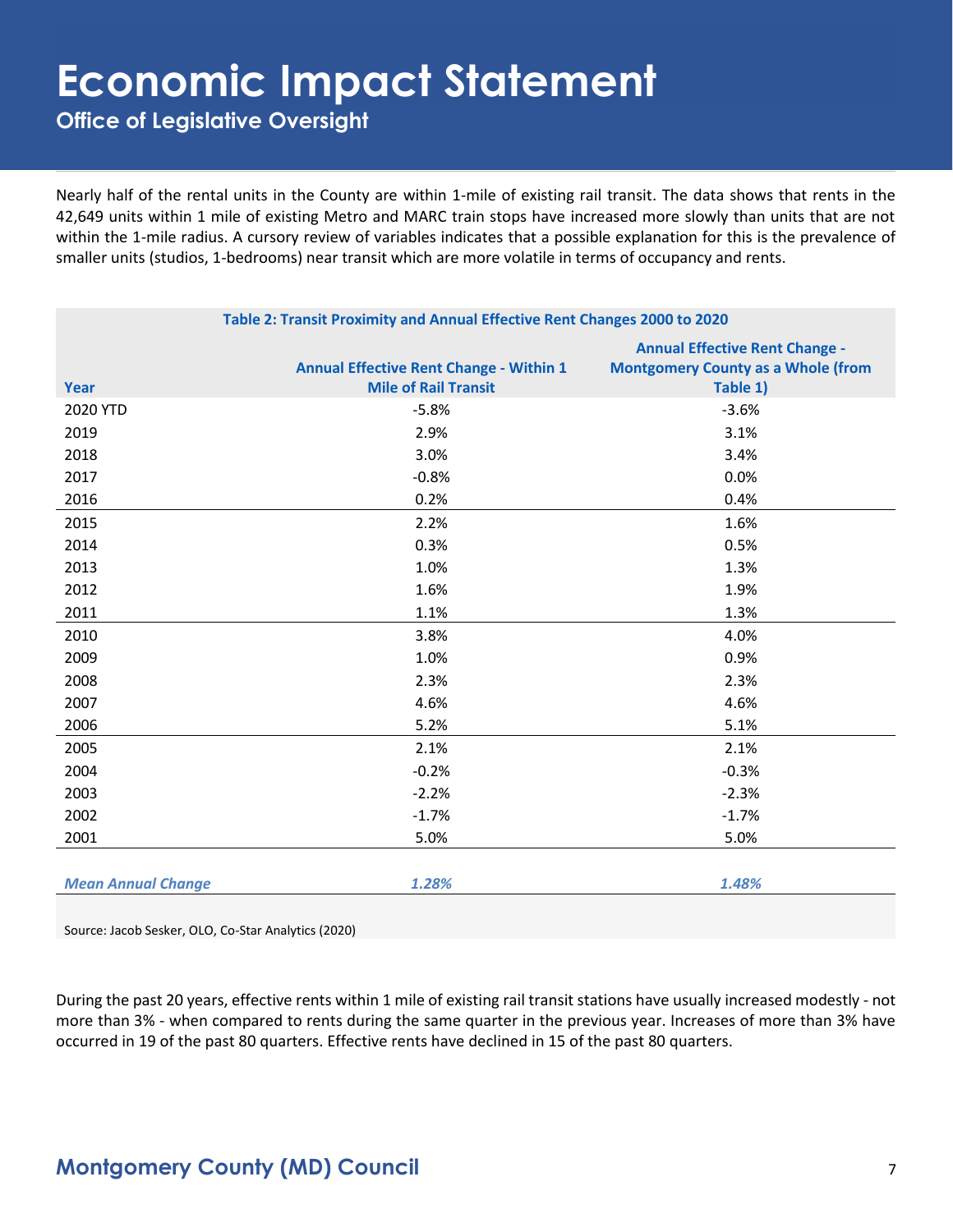**Office of Legislative Oversight**

| Table 3: Rail Proximate Units, Effective Rent Changes vs. Prior Year Quarter 2000 to 2020 |                           |  |
|-------------------------------------------------------------------------------------------|---------------------------|--|
| <b>Directional Change</b>                                                                 | <b>Number of Quarters</b> |  |
| Increasing more than 3% per 4 quarters                                                    | 19                        |  |
| Increasing up to 3% per 4 quarters                                                        | 46                        |  |
| Decreasing                                                                                | 15                        |  |
| <b>Total</b>                                                                              | 80                        |  |
|                                                                                           |                           |  |

Source: Jacob Sesker, OLO, Co-Star Analytics (2020)

The information in Tables 1-3, taken together, indicates that average rents in Montgomery County are increasing modestly, that average rents near existing transit have actually increased more slowly than average rents countywide, and that average rents increase modestly during most 3-month periods. While there are periods in which rents increase more steeply, the "long view" illustrates that rents charged by landlords are not increasing quickly relative to overall inflation.<sup>21</sup>

When examined in the context of the region, rents are increasing more slowly in Montgomery County than they are in comparable nearby jurisdictions, including Washington, DC.<sup>22</sup>

| Table 4: Annual Average Effective Rent Changes, 2000 to 2020, Selected Geographies |                                   |                                     |  |
|------------------------------------------------------------------------------------|-----------------------------------|-------------------------------------|--|
| Geography                                                                          | <b>Avg. Effective Rent Change</b> | <b>Median Effective Rent Change</b> |  |
| Montgomery County, MD                                                              | 1.48%                             | 1.45%                               |  |
| Prince George's County, MD                                                         | 2.15%                             | 1.80%                               |  |
| Washington, DC                                                                     | 1.54%                             | 1.95%                               |  |
| Fairfax County, VA                                                                 | 1.53%                             | 1.70%                               |  |
| Arlington, VA                                                                      | 1.42%                             | 2.00%                               |  |
| Alexandria, VA                                                                     | 1.69%                             | 1.55%                               |  |

Source: Jacob Sesker, OLO, Co-Star Analytics (2020)

None of this general data indicates that rents are increasing rapidly in Montgomery County and does not indicate that any such problem is more acute near rail transit stations. Program-level data tells a similar story. In response to our questions, the Department of Housing and Community Affairs' (Office of Landlord-Tenant Affairs) indicated that it received only 19 complaints about rent increases in FY19 and 44 such complaints in FY20.

 $^{22}$  As noted previously, Washington, DC has had some form of rent control or stabilization continuously since 1985.

<sup>&</sup>lt;sup>21</sup> The average effective rent of Montgomery County multi-family rental housing units in 1Q 2000 was \$1,178. Inflating that number using the Bureau of Labor Statistics' inflation calculator would result in a rent of \$1,816 per month in November 2020. However, actual average effective rents in 4Q 2020 are only \$1,677 (or nearly 8% below the inflated 2000 rents). [https://www.bls.gov/data/inflation\\_calculator.htm](https://www.bls.gov/data/inflation_calculator.htm)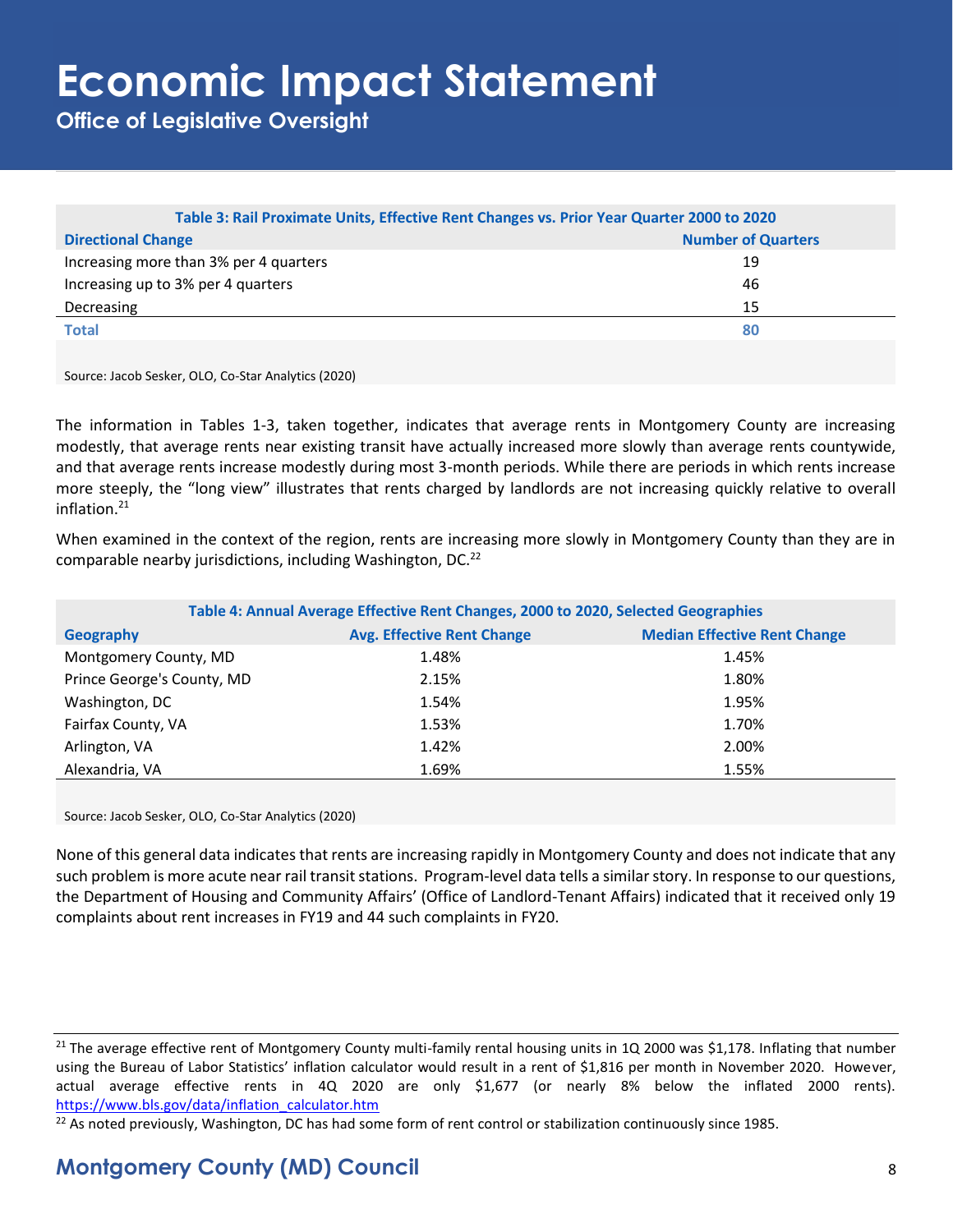**Office of Legislative Oversight**

#### *Additional Context: The Voluntary Rent Guidelines and Measures of Inflation*

Bill 52-20 establishes a maximum allowable annual rent increase via reference to Section 29-53 of the County Code. Section 29-53 establishes the County's voluntary rent guidelines, which heretofore have been voluntary for all units in Montgomery County. Subsection (b) describes the method the County is to use in establishing the guidelines.

*29-53 (b): The guidelines must be based on the increase or decrease in the residential rent component of the Consumer Price Index for All Urban Consumers (CPI-U) for the Washington-Arlington-Alexandria Core Based Statistical Area (CBSA) as published by the United States Department of Labor, Bureau of Labor Statistics, or any successor index, for the preceding calendar year, unless an alternative standard better reflecting the costs of rental housing in the County is established by regulation.*

The BLS reports several housing-related inflation figures, but the appropriate measure of inflation would be the CPI-U Rent of Primary Residence for the Washington region. Due to time limitations, the authors did not reach out to DHCA to determine how the CPI-U factors into the voluntary rent guidelines.

The data is derived from surveys based on a sample. Survey responses are adjusted to account for several factors, such as whether parking or utilities are included. Per BLS, $^{23}$  survey questions include the following:

*"What is the rental charge to your household for this unit including any extra charges for garage and parking facilities? Do not include direct payments by local, state or federal agencies. What period of time does this cover?"*

| Table 5: Measures of Rent Increases and Inflation (Indexed to 2010) |      |                                                                                                                                                                      |      |                                                                                                             |
|---------------------------------------------------------------------|------|----------------------------------------------------------------------------------------------------------------------------------------------------------------------|------|-------------------------------------------------------------------------------------------------------------|
| Year                                                                | %    | <b>Montgomery County's Voluntary Rent Guidelines</b><br>(set each spring based on previous year's CPI, then<br>applied for the upcoming fiscal year)<br><b>Index</b> | %    | <b>CPI-U for Washington-Arlington-Alexandria CBSA -</b><br><b>Rent of Primary Residence</b><br><b>Index</b> |
| 2020 YTD                                                            | 2.6% | 126.4                                                                                                                                                                | 2.8% | 128.4                                                                                                       |
| 2019                                                                | 1.5% | 123.2                                                                                                                                                                | 2.0% | 124.9                                                                                                       |
| 2018                                                                | 3.1% | 121.3                                                                                                                                                                | 2.6% | 122.4                                                                                                       |
| 2017                                                                | 1.8% | 117.7                                                                                                                                                                | 2.4% | 119.2                                                                                                       |
| 2016                                                                | 2.1% | 115.6                                                                                                                                                                | 1.5% | 116.5                                                                                                       |
| 2015                                                                | 2.3% | 113.2                                                                                                                                                                | 2.5% | 114.8                                                                                                       |
| 2014                                                                | 1.5% | 110.7                                                                                                                                                                | 1.7% | 112.0                                                                                                       |
| 2013                                                                | 4.0% | 109.1                                                                                                                                                                | 2.8% | 110.0                                                                                                       |
| 2012                                                                | 2.8% | 104.9                                                                                                                                                                | 3.9% | 107.1                                                                                                       |
| 2011                                                                | 2.0% | 102.0                                                                                                                                                                | 3.0% | 103.0                                                                                                       |
| 2010                                                                |      | 100.0                                                                                                                                                                |      | 100.0                                                                                                       |

Source: Jacob Sesker, OLO, Bureau of Labor Statistics, Montgomery County, Co-Star Analytics (2020)

<sup>23</sup> BLS Factsheet, *How the CPI Measures Price Change of Owners' Equivalent Rent of Primary Residence and Rent of Primary Residence.*  <https://www.bls.gov/cpi/factsheets/owners-equivalent-rent-and-rent.pdf>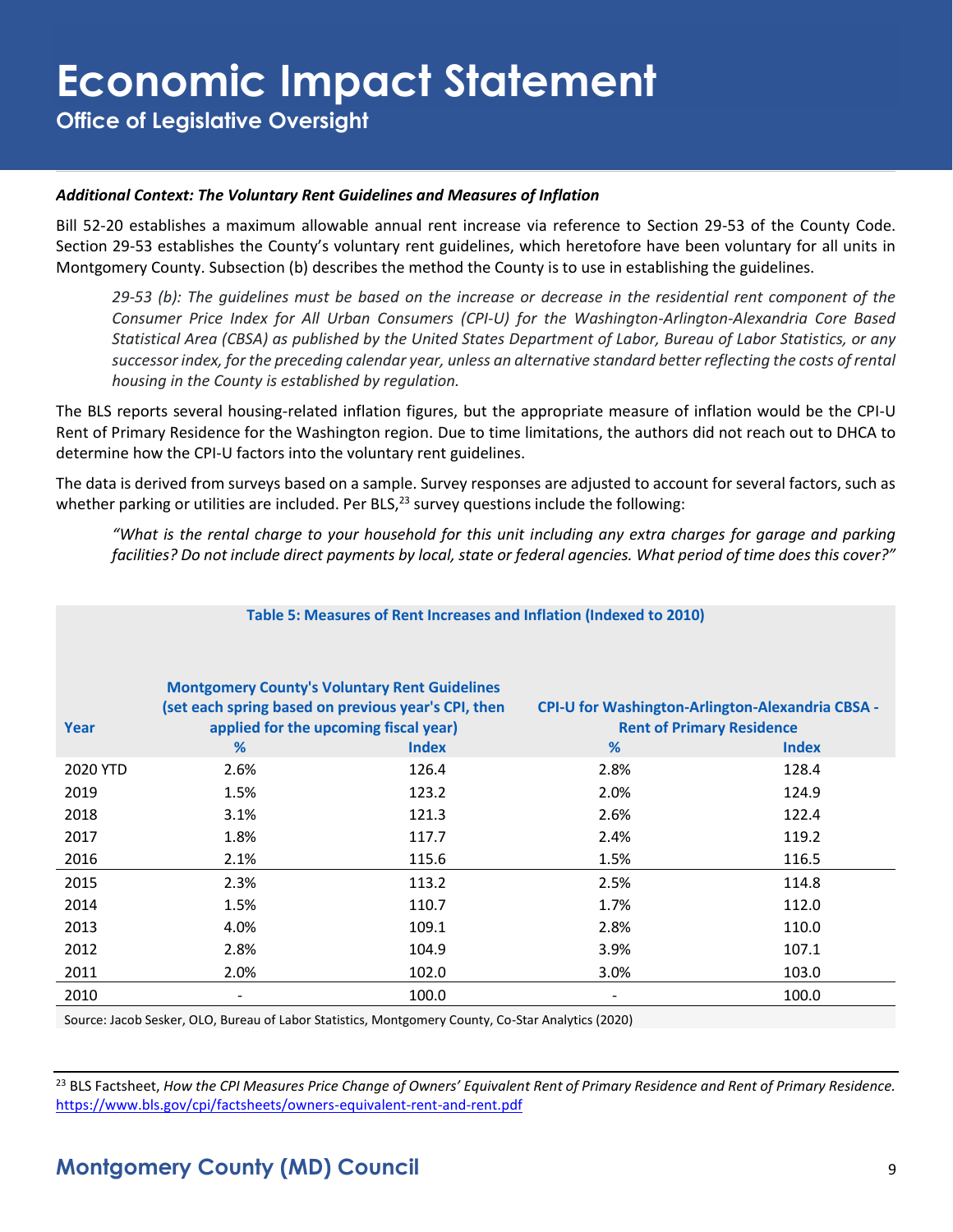**Office of Legislative Oversight**

## **METHODOLOGIES, ASSUMPTIONS, AND UNCERTAINTIES**

In preparing this Economic Impact Statement, OLO relied upon data from public data sources and from Co-Star (a thirdparty private sector vendor). OLO reviewed applicable economic research. OLO also relied on the Bureau of Economic Analysis RIMS-II datasets, which were used to create an example that would help to illustrate the relative economic impact of reduced private industry activity and benefits of additional household spending. OLO's conclusions are also based on the authors' economic and local policy expertise.

From an economic perspective, the rent stabilization regime is a tax on the real estate industry for the direct benefit of tenants of certain units. It is assumed that the primary economic impacts of Bill 52-20 would occur as result of the reduced private sector economic activity and increased resources available to certain households. These impacts are the subject of the illustrative example discussed towards the end of this Economic Impact Statement.

Secondary impacts result from the distortionary effect of that tax. Those impacts are not quantified, but could include the following:

- Artificial limits on price increases leading to faster increases in prices for unregulated units, including owneroccupied housing;
- Rent stabilization resulting in fewer instances of rents being reduced in response to economic factors because establishing a new, lower base rent could "lock in" the effects of the downturn for years to come;
- Rent stabilization affecting the quantity of supply, as existing rental units are converted to condominium ownership and as construction of new units declines;
- Rent stabilization affecting the quality of supply as the levels of investment and maintenance in the regulated housing stock falls in response to price controls; and
- Rent stabilization resulting in geographic distortions because the bill would impose a tax on owners of land in some locations but not in others and would benefit tenants in some locations but not in others.

Quantifying the economic impacts of Bill 52-20 would require detailed information about all housing units (renter and owner occupied, near and far from transit), modeling macroeconomic scenarios, modeling microeconomic decisions (such as whether to convert a building to condos), modeling spillover effects in neighborhoods, and modeling price responses to changes in supply.

The scope of the analysis was limited by several key uncertainties. Those uncertainties generally fall into the following broad categories:

- Challenges relating to the underlying assumption;
- Challenges relating to measurement and indexing;
- Challenges related to macroeconomic volatility and the business cycle; and
- Challenges related to modeling pricing and microeconomic decisions.

#### *Challenges and issues relating to the underlying assumption*

Reducing rents would certainly help families that are squeezed by stagnant real wages, skyrocketing healthcare and college tuition costs, and childcare costs that are unaffordable to all but the most fortunate families. However, it may very well be that rent increases are not among the top causes of that squeeze.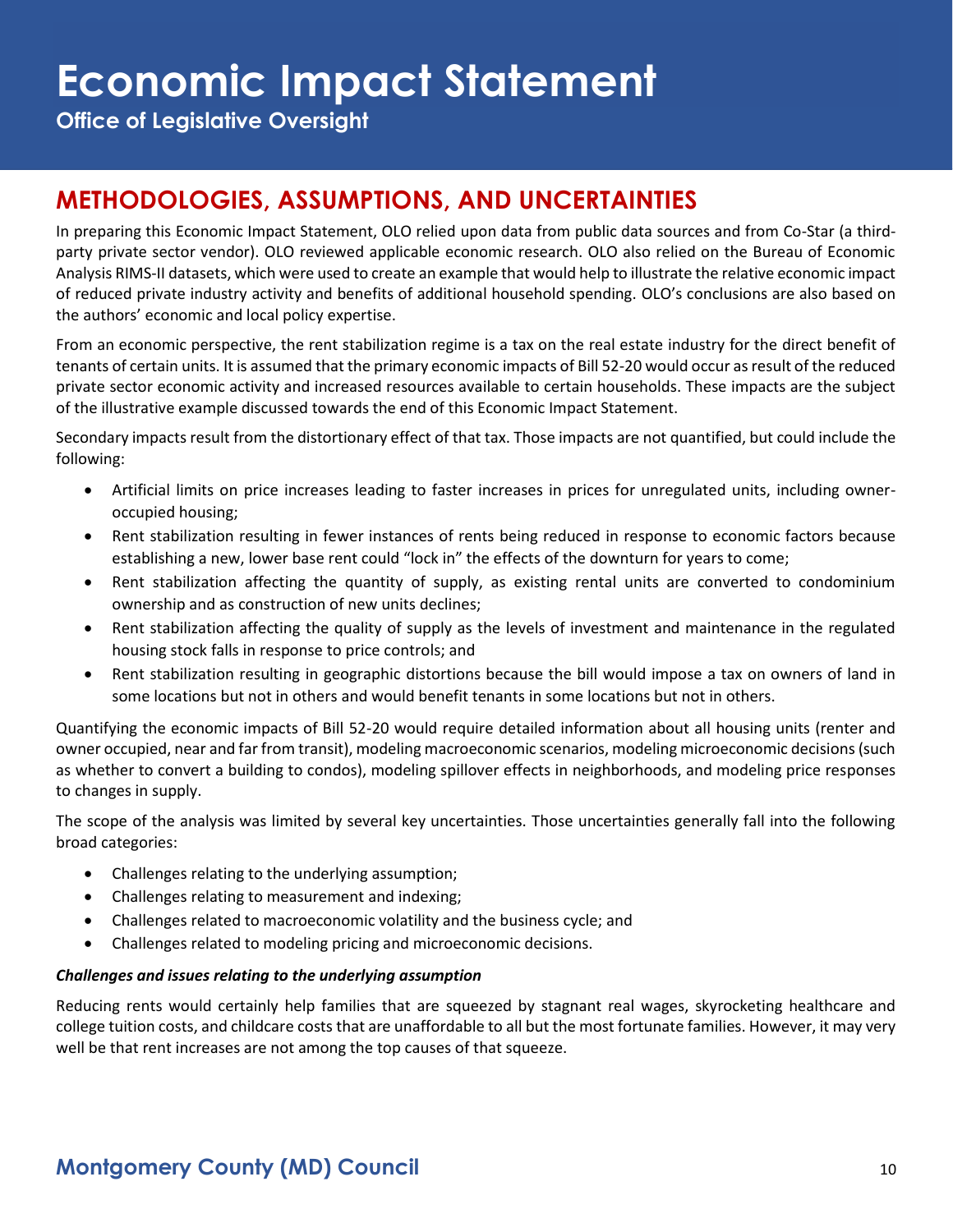**Office of Legislative Oversight**

In any event, the data available does not indicate that rents in Montgomery County generally - and specifically in proximity to transit - are rising rapidly. As a result. it is difficult to quantify the cost to businesses or the benefit to individuals and households of stabilized rents.<sup>24</sup>

One uncertainty limiting this analysis is the distribution of rent increases across the universe of transit-proximate units. Co-Star's dataset includes averages by geography and at the building level but does not include either the entire distribution or the medians. Moreover, Co-Star does not separately report rents for new tenants and existing tenants. It is possible that rents for existing tenants increase modestly, reflecting the reduced vacancy risk for the property owner, while lease rates for first time tenants increase more rapidly, and that these differences are obscured even in the buildinglevel averages reported. It is also possible that there are individual property owners who choose to increase rents much more steeply, though determining whether this is indeed a problem would require reviewing hundreds of buildings individually.

#### *Challenges and issues related to measures of inflation*

Additional uncertainty results from the mismatch between the price to be regulated (rents) and the index that would establish the maximum price increases. The housing components of the Consumer Price Index seem to have little relationship to the data available regarding reported rents during the same time periods.<sup>25</sup> In addition, the voluntary rent guidelines do not appear to be based on the actual annual average inflation of the CPI-U for rent of primary residence, and OLO has not verified whether the County has used the measure consistently or correctly.

Moreover, there could be feedback loops between the index upon which the voluntary rent guidelines are based and future economic activity. Under the bill, future Montgomery County allowable rent increases would be based on a measure of past rent increases across the region. Montgomery County is one of the larger jurisdictions in the region, meaning that future allowable rent increases in Montgomery County would depend on a measure of recent rent increases in a region of which Montgomery County is a significant component. In other words, indexing rents based on the voluntary rent guidelines would impact rental rates in the County, which in turn could influence future values of the index. This feedback effect introduces a level of complexity that would be challenging to model.

An additional challenge is that Section 29-53 (Voluntary Rent Guidelines) makes clear that the guidelines should be based on the increase *or decrease* in rental housing inflation. It is possible that the inflation measure that is used to set the voluntary rent guidelines could decrease at some point during this or a subsequent economic downturn. Whether that occurs, when it occurs, and to what degree would have a large effect on any calculation of the costs to landlords of regulated units or the benefits to tenants of regulated units.

#### *Challenges and issues related to unusual macroeconomic volatility*

The legislation would establish base rents during a period of unusual economic volatility. The legislation could potentially "lock in" some portion of this year's 5.8% decline in effective rents for units within 1 mile of rail transit. That lost income

<sup>&</sup>lt;sup>24</sup> While it is indisputable that many middle-class families are feeling squeezed, several factors are at least as significant as annual rent increases: stagnant real wages, a loss of employment protections, longer lifespans and reduced retirement security, the skyrocketing cost of college education, childcare costs that are unaffordable to many families, and health care inflation that continues to burden employees and employers (placing downward pressure on wage and salary growth).

<sup>&</sup>lt;sup>25</sup> One recent paper examined the historical inaccuracies and measurement challenges for rent inflation. "The official rate was overestimated by 1.7 to 4.2% annually during the Great Recession but underestimated by 0.3 to 0.9% annually during the current expansionary period." Brent Ambrose, Ed Coulson, and Jiro Yoshida, "Housing and Inflation Rates," Center for Research and Education for Policy Evaluation, Discussion Paper No. 43, July 2018.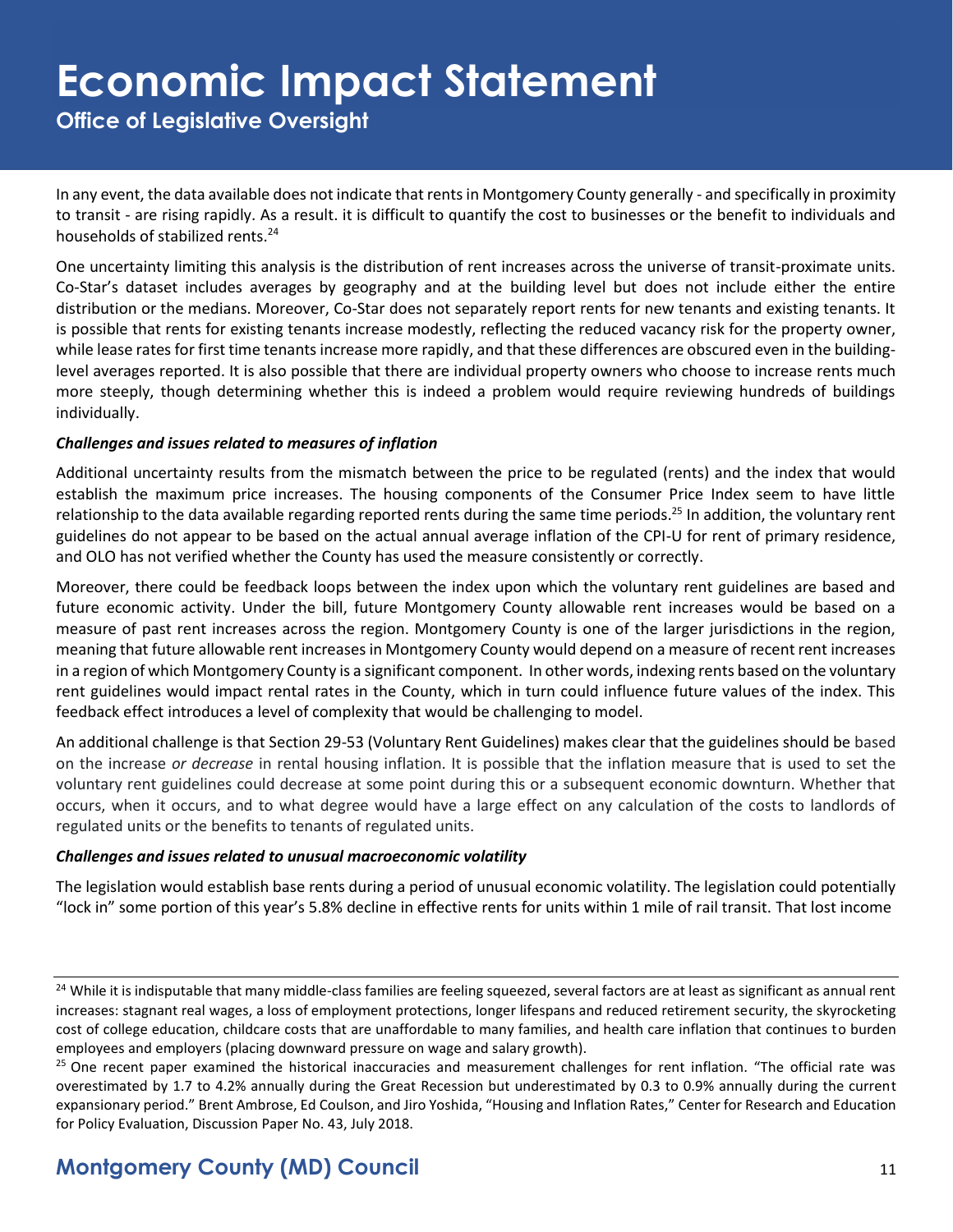**Office of Legislative Oversight**

would function as a substantial ongoing tax on the real estate industry. Furthermore, since many periods of steeper rent increases occur either when the economy is overheating or when the economy is recovering from recession, business cycle scenarios would need to be developed in order to model the impact of this legislation.

In addition, it is hard to know how this legislation would affect landlords' choices during subsequent economic downturns. Landlords often reduce rents for new tenants during significant economic downturns. One potential response to rent regulation would be for landlords to hold the line and maintain rents even as landlords in surrounding jurisdictions are reducing rents. Similarly, tenants in an unregulated market can choose to take advantage of a period of declining rents by obtaining cheaper or higher quality housing. This opportunity would not be available if landlords chose to maintain rather than reduce rents during a downturn.

#### *Challenges and issues related to prices and microeconomic factors*

A critically important challenge is understanding the extent to which changes to supply will affect the price of rental housing in the unregulated market.

Behavioral responses to price signals and market regulation will also affect economic outcomes. For example, one challenge is modeling the degree to which landlords will attempt to recoup some actual or potential lost revenue by decreasing capital and operating expenditures.

Another challenge is modeling the degree to which tenants will respond to landlord disinvestment. For example, tenant responses could include increased spending by tenants on building and unit upkeep and maintenance, or tenant location preferences could change in response to perceived deterioration of transit-proximate neighborhoods.

Research literature suggests that the degree to which such regulations affect construction investment varies depending on timing relative to the business cycle, factors related to the specific nature of the legislation in question (such as whether it exempts new construction or only applies to buildings built before a certain year), and factors such as the nature and quality of the existing inventory. Modeling the impact on construction would be time consuming, and the results could potentially affect prices in the regulated market, prices in the unregulated market, as well as employment, income, and output in construction, real estate, and other affected industries.

## **VARIABLES**

The primary variables that would affect the economic impacts of Bill 52-20 include:

- Timing of the business cycle;
- Annual costs (both one-year and long-term averages) to landlords of limiting rent increases to the percentage increase or decrease each year as established in the voluntary rent guidelines;
- The distribution of rent increases across the universe of regulated units and properties;
- The degree to which the costs of the regulation are borne by local, as opposed to non-local property owners;
- The degree to which the benefits and costs of the regulation accrue to current County residents versus non-County residents who might subsequently seek housing in Montgomery County;
- Income, household size, employment status, and age of residents in transit proximate units.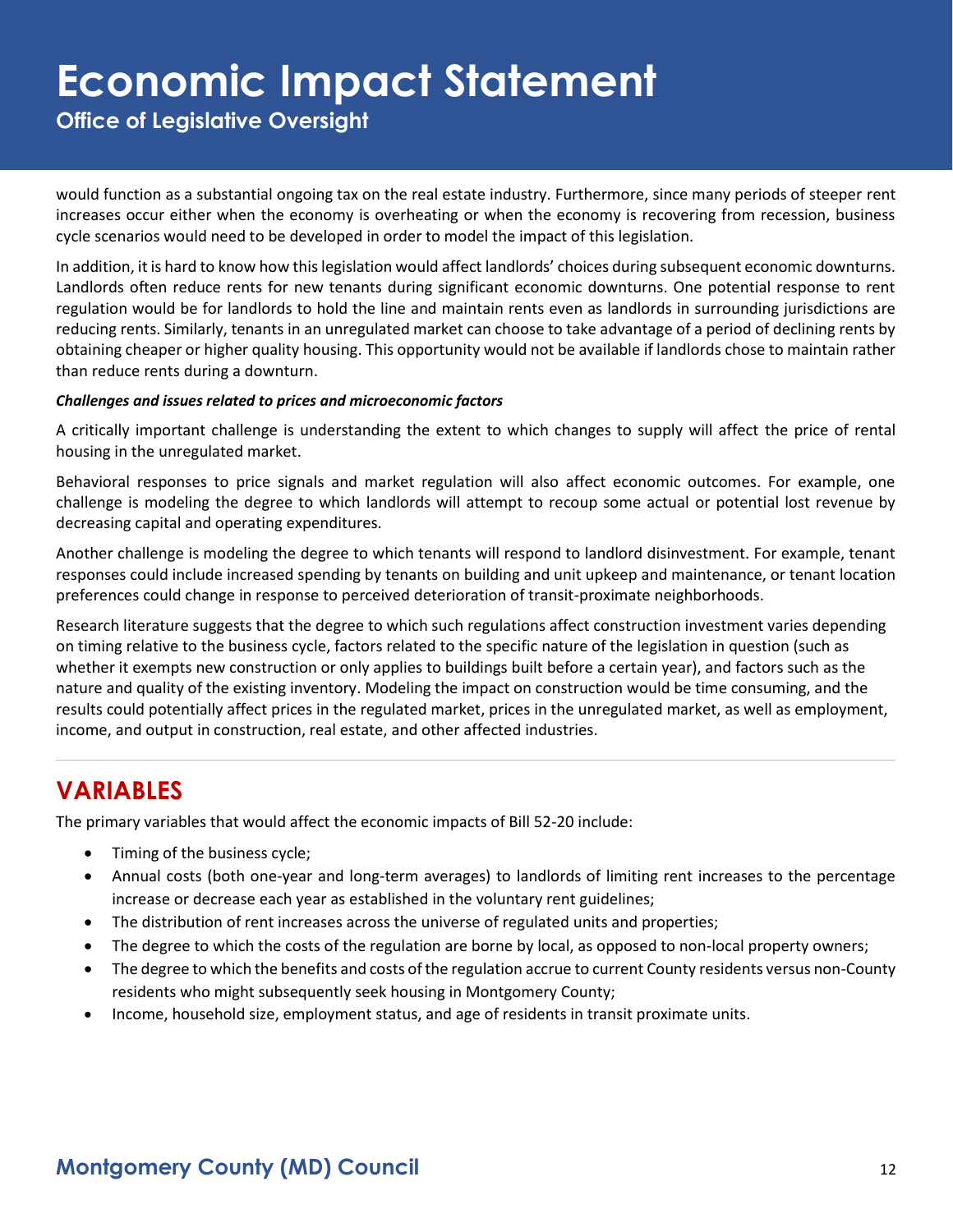**Office of Legislative Oversight**

### **IMPACTS**

**WORKFORCE** ▪ **TAXATION POLICY** ▪ **PROPERTY VALUES** ▪ **INCOMES** ▪ **OPERATING COSTS** ▪ **PRIVATE SECTOR CAPITAL INVESTMENT** ▪ **ECONOMIC DEVELOPMENT** ▪ **COMPETITIVENESS**

### **Businesses, Non-Profits, Other Private Organizations**

The *Real Estate and Rental and Leasing Industry*, as defined for the purpose of government statistics, generated more than \$16.3 billion of economic output in 2019. The industry constitutes more than 17% of Montgomery County's economic output and more than 21% of the private industry output in the County.

| Table 6: County GDP (2019)                |                                  |                                  |  |  |
|-------------------------------------------|----------------------------------|----------------------------------|--|--|
| <b>Real Estate and Rental and Leasing</b> | <b>Private Industry Subtotal</b> | Gross Regional Product (2019 \$) |  |  |
| \$16,347,430,000                          | \$76,740,259,000                 | \$95,585,447,000                 |  |  |

Source: Jacob Sesker, OLO, Bureau of Economic Analysis

Reducing income in the real estate industry would reduce economic activity in other private industry and would result in a loss of earnings and employment as well as economic activity and output. Assets with reduced income-producing potential are less valuable, meaning that there would be a negative impact on property values and tax revenues generated by properties that are near transit. Other potential impacts, such as landlord decisions regarding expenditure on maintenance and general levels of construction activity, are likely to be negative. Furthermore, condominium conversion is a common outcome when rent stabilization measures are adopted.

Rental income from rail-proximate units is more than \$930 million, equivalent to nearly 1% of the County's economy (See Table 7). These figures do not represent the entire universe of rental units that would potentially be affected.

- Not included are units that would be proximate to future transit stations (i.e. those that are within 1 mile from a Purple Line stop, or within ½ mile from a Bus Rapid Transit stop).
- Also not included are units that are categorized by Co-Star as corporate housing, military housing, vacation rental, senior housing, or subsidized affordable units.

If the voluntary rent guidelines limited rent increases to 2% when market forces otherwise would have led to a 3% increase in rent, that 1% difference would function as a tax on the owners of real estate for the direct benefit of their tenants. The one-year cost of this tax for the owners of real estate (using 2020 effective rents) would be \$9.3 million (1% x \$930 million). Note that much of that amount would be lost in each subsequent year as a result of the compounding effect of basing each year's allowable rent on the previous year's rent as adjusted by the price index.

An uncertainty in this instance is what affect this legislation would have on non-profit organizations whose primary purpose is not to provide temporary shelter to qualified clients (the exception on lines 33-40). It is conceivable that some non-profit affordable housing providers who do not qualify for this exemption would be negatively affected by the legislation – that impact has not been modeled.

### **Residents**

Households in Montgomery County and across the nation are under increasing financial pressure, and there is a growing awareness and body of research related to this "middle class squeeze." That squeeze is not simply the result of increased housing costs but is the result of several factors: stagnant wages, decreased employment and retirement security, limited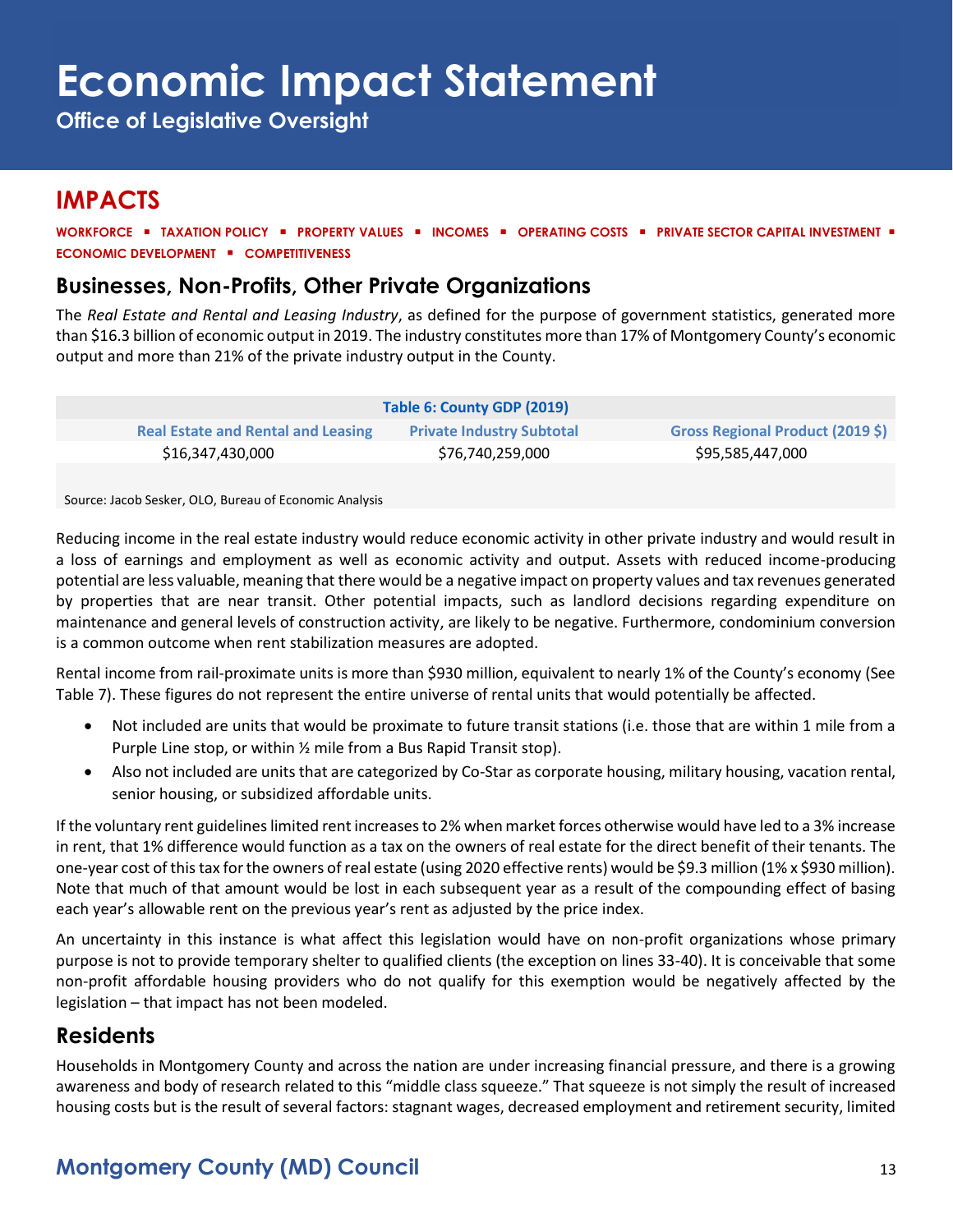**Office of Legislative Oversight**

savings and longer lifespans, rapid inflation of health care costs, and childcare and college education costs that are high and continue to rise.

As previously stated, it is not possible to forecast or project the impact on the County's economy without additional information. However, the primary impact on households in the regulated rental units would be a benefit in the form of reduced rent, which would then enable those households to spend more on other categories of goods and services.<sup>26</sup>

Benefits to residents and households would also include the benefit of being able to maintain the social capital that is tied to their location. Such social capital includes maintaining neighbors and connections to friends, household service providers, neighborhood businesses and amenities, schools, and support networks.

Other potential negative impacts on residents and households include higher rents in the uncontrolled sector (e.g., in housing that is outside of the 1-mile radius from existing transit stops), landlord disinvestment resulting in increased spending by tenants on unit/building maintenance, and economic costs associated with the mismatch of units and tenants that results from individuals and households remaining in units that no longer meet their needs.

#### *Illustration: One-time Economic Impacts of a One-time Reduction in Allowable Rent Increases*

While it is not possible to model the impacts of rent stabilization without having additional information, it is possible to illustrate the relative magnitude of some such impacts. Returning to the example of a one-time, 1% reduction in achievable rents will enable a quick analysis of the relative costs and benefits of the redistribution of rent income/costs.

- This reduction in rents would result in reduced private sector economic activity. The real estate industry would spend less money, both on labor inputs (affecting employment and earnings from employment) and would on other inputs.
- At the same time, households who benefit from the reduced rent increase at their transit-proximate unit would have additional money available to spend. In the abstract, that amount should equal the lost income for the real estate industry. However, the household sector is also losing earnings in the form of reduced spending on labor by the real estate industry.
- An additional key assumption is that the extra resources available to households will *not* be spent on real estate (i.e., it is assumed that the savings would not be used to rent more expensive housing units that otherwise would have remained vacant and which are outside of the regulated geography).

|                                                               | Table 7: Rental Income Associated with Units Near Existing Rail Transit                        |                |  |
|---------------------------------------------------------------|------------------------------------------------------------------------------------------------|----------------|--|
|                                                               | Illustrative Impacts: Capitalized Value, Property Tax Revenue, and Economic Multiplier Impacts |                |  |
|                                                               | # of Units, >1 mile existing rail                                                              | 42,649         |  |
| <b>Times</b>                                                  | Average Effective Rent/Unit/Mo.                                                                | \$1,818        |  |
| <b>Times</b>                                                  | Mo./Yr.                                                                                        | 12             |  |
| Equals                                                        | Gross Rent Income/Yr.                                                                          | \$930,430,584  |  |
| <b>Illustrative Capitalized Value and Tax Revenue Impacts</b> |                                                                                                |                |  |
|                                                               | Illustrative: Income Loss from 1% Reduced Rent                                                 | ( \$9,304,306) |  |
| Divide                                                        | Cap Rate (for converting net operating income to asset value)                                  | 5.31%          |  |

<sup>26</sup> Note, however, that not all of the reduced rent accrues to households as a benefit because some households will have lost earnings as a result of the reduced revenue among businesses in the real estate industry.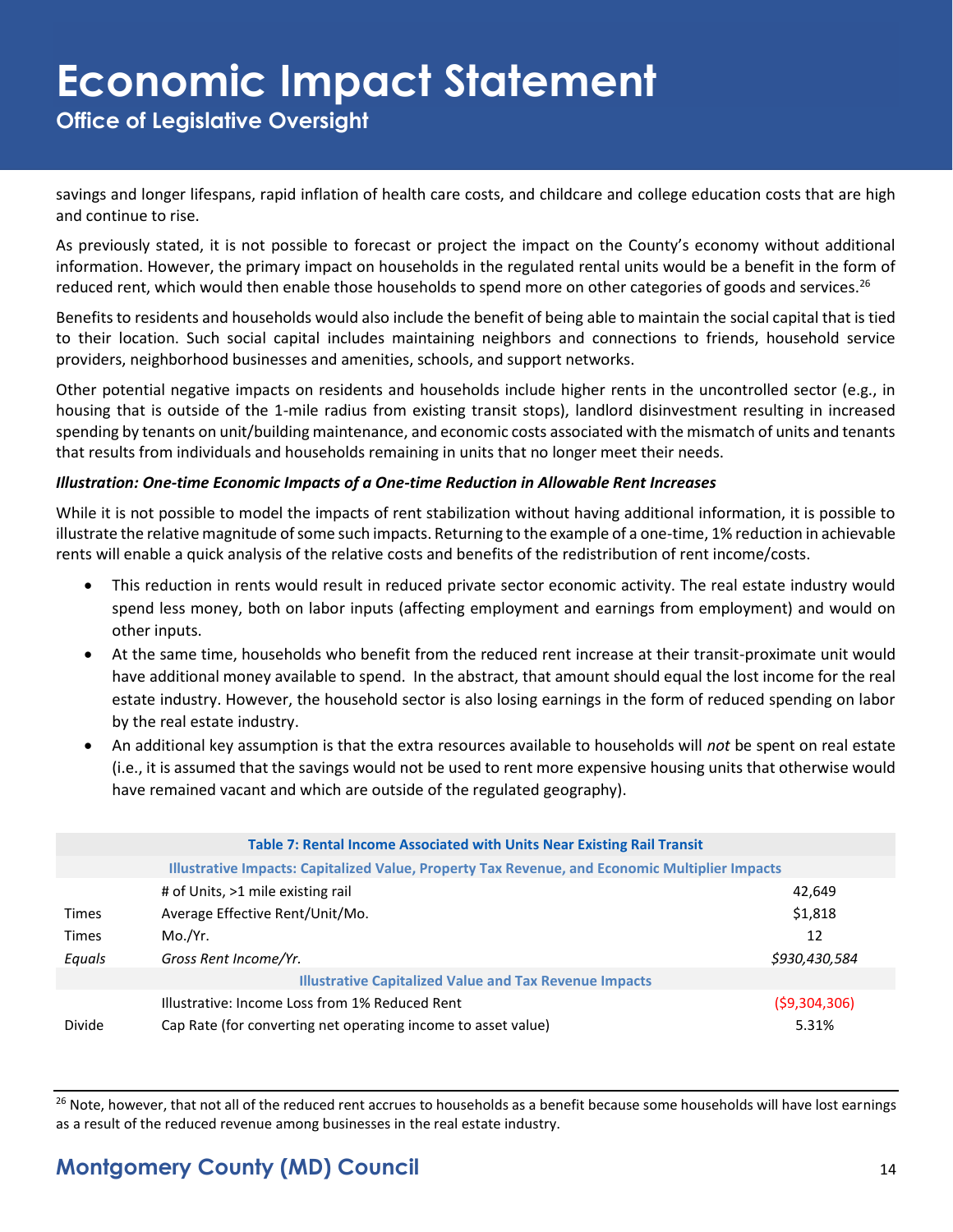**Office of Legislative Oversight**

| Equals       | Illustrative: Asset Value Lost                                                     | (5175, 222, 332) |
|--------------|------------------------------------------------------------------------------------|------------------|
| <b>Times</b> | Weighted Average Tax Rate / \$100                                                  | \$1.0264         |
| Equals       | Illustrative: One Year Property Tax Impact                                         | (51, 798, 482)   |
|              | Illustrative: Economic Impacts on Private Industry From Reduced Real Estate Income |                  |
|              | Input: Cost to Real Estate Industry of Reduced Rent Increase Equal to 1% of Rent   | (59,304,306)     |
|              | Final Demand Output Change (Reduced Economic Activity)                             | ( \$11,744,825)  |
|              | Earnings Impact (Reduced Earnings) in Montgomery County                            | ( \$1,395,646)   |
|              | Employment Impact (Fewer Jobs) in Montgomery County                                | (41.4)           |
|              | Final Demand Value Added (Reduced GDP or Economic Output)                          | ( \$8,427,840)   |
|              | <b>Illustrative: Economic Impacts on Household Sector from Reduced Rents</b>       |                  |
|              | Input: Benefit to Households from Reduced Spending on Rent                         | \$9,304,306*     |
| Less         | Offset: Reduced Income to Households from Contraction of Real Estate Industry      | ( \$1,395,646)   |
| Equals       | Net Benefit to Household Sector                                                    | \$7,908,660      |
|              | Final Demand Output Change (Increased Economic Activity from Household Spending)   | \$4,795,811      |
|              | Earnings Impact (Earnings from Employment Resulting from Household Spending)       | \$1,105,631      |
|              | Employment Impact (More Jobs) in Montgomery County                                 | 25.5             |
|              | Final Demand Value Added (Increased GDP or Economic Output)                        | \$2,811,529      |
|              | Illustrative: Net Economic Impacts of 1% Reduction in Real Estate Income (Rents)   |                  |
|              | Net Final Demand Output Change                                                     | (56,949,014)     |
|              | Net Earnings Impact                                                                | ( \$290,015)     |
|              | Net Employment Impact                                                              | (15.9)           |
|              | Net Final Demand Value Added Change                                                | (55,616,312)     |
|              | Source: Jacob Sesker, OLO, Bureau of Economic Analysis, Co-Star Analytics (2020)   |                  |

\*The transfer to households is equivalent to \$18/month per unit.

Table 7 shows that the impact of reducing rents on asset values is substantial and affects real property tax revenues, and that the negative economic impacts of reduced income in the real estate industry exceed the positive economic impacts of increased household spending. Keep in mind that input-output analyses are linear – the impact of a one-time, 2% reduction in rents would be double the impact shown in Table 7.

- **Illustrative impact on asset values:** Assuming that operating expenses are unchanged, a reduction of rental income will result in a corresponding reduction of net operating income (NOI). That reduced NOI, when capitalized at the appropriate "cap rate", produces an estimate of the value of the income producing asset at that moment in time. The example in Table 7 illustrates the impact of a 1% reduction in rents (reduced increase) capitalized at 5.31% - the value of regulated residential rental buildings would decline by \$175 million. Not included in this number is any other adjustments as a result to changes in operating expenses, occupancy rates, maintenance expenditures, compliance costs, etc. Also not included is any indirect impact on real estate values or spillover effect resulting from neighborhood deterioration. The reduced rents also result in reduced property tax revenue for the County (by \$1.8 million), though this analysis does not attempt to model the impact of that reduced revenue.
- **Illustrative Impact on Earnings and Employment:** Table 7 illustrates that the net effect on earnings and employment is likely to be negative – a loss of jobs, and a corresponding loss of earnings by County workers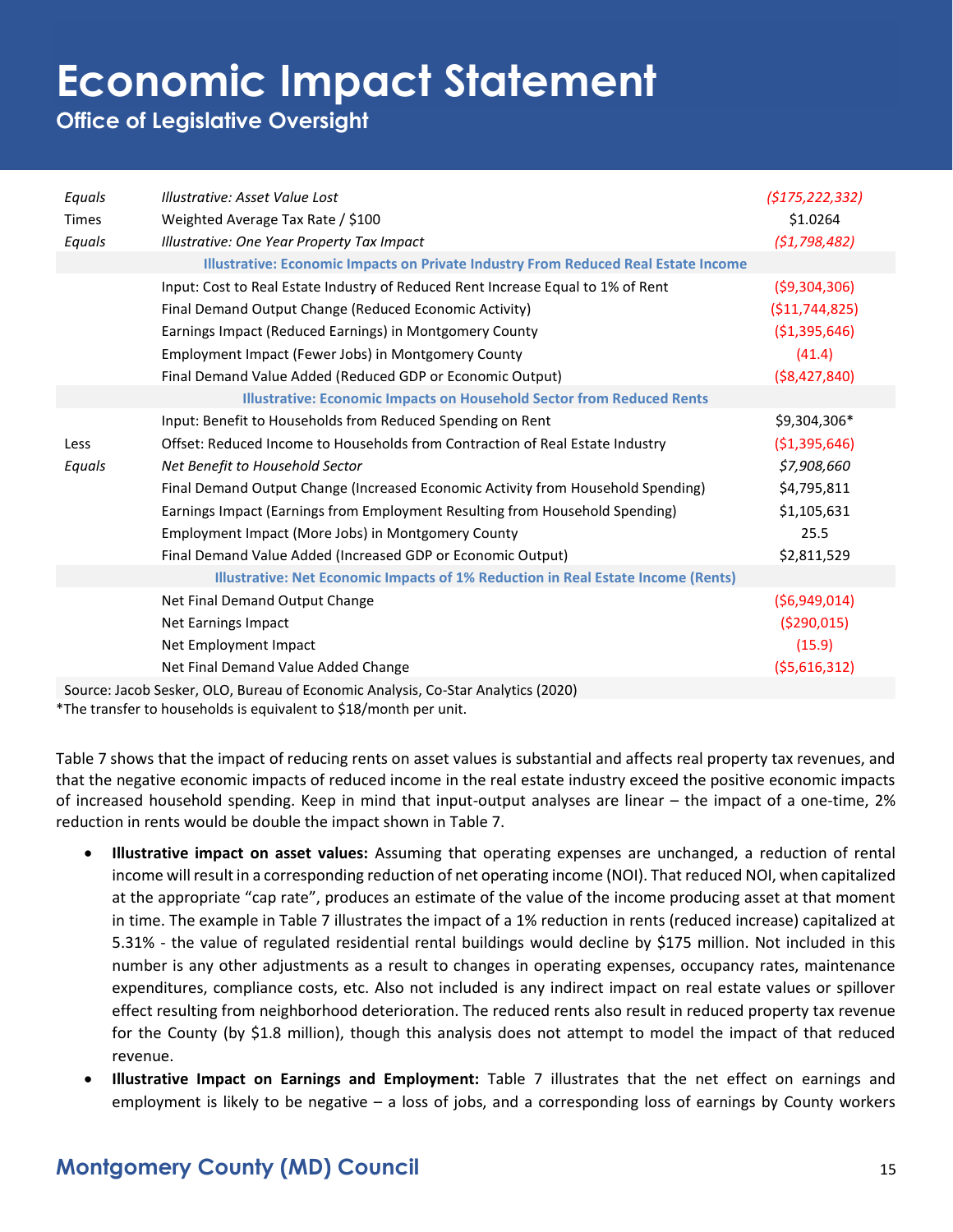**Office of Legislative Oversight**

(earnings include sole proprietor and partnership income, and exclude several items including taxes and social insurance costs). While household spending offsets a portion of the losses, this illustration shows that a one-time 1% decline in allowable rents would result in the loss of 16 jobs and close to \$300,000 of earnings for County households.

• **Illustrative Impact on Economic Activity and Output:** The impact of a 1% reduction in allowable rents would be more substantial when viewed through the lens of economic activity and output. Increased household spending offsets approximately 40% of the reduced economic activity (final demand output) and 33% of the reduced gross regional product (final demand value added). However, on balance the result of this 1% reduction in allowable rents would be to reduce the level of activity and overall size of the County's economy.

## **QUESTIONS FOR CONSIDERATION**

OLO has recently produced economic impact statements for three bills (Expedited Bill 50-20, Bill 51-20, and Bill 52-20) related to rental housing and landlord responsibilities. All three are likely to have a negative economic impact on landlords. Should the Council desire more economic analysis, OLO suggests conducting an examination of the aggregate economic impact of these bills.

One question for consideration is the legality and practicality of mandating that rents decrease in accordance with the voluntary rent guidelines, which under Section 29-53 may either increase or decrease depending on the underlying index.

Some rent stabilization measures are based on broad measures of affordability (e.g., the broad consumer price index) and include a buffer that provides some additional flexibility for the market while retaining the circuit-breaker function of regulation (e.g., Washington, DC's CPI + 2% rent stabilization). THE CPI for rental housing is a measure of housing cost, though it is not limited to measuring rents, and the regional measure is likely to be heavily influenced by Montgomery County's housing costs given that Montgomery County is one of the largest jurisdictions in the region. OLO recommends further consideration of whether this measure – which may be adequate for the purposes of establishing a voluntary guideline – is appropriate for the purpose of establishing a statutory maximum for all regulated units.

To the extent that the Council is interested in learning more about the distribution of rent increases, OLO recommends a statistical analysis of DHCA's housing dataset to determine whether rent gouging is common, and to determine whether instances of steep rent increases correspond to other factors related to the buildings (such as age), the units (such as size), the property owners (such as whether they are local), or the tenancy status (such as re-leasing or vacated).

Additional objective, third-party analysis of Takoma Park's housing stock, neighborhood performance relative to peer neighborhoods, and economic outcomes for property owners and residents may be helpful in reaching a better understanding of the impact of rent control measures in a local context. Such analysis may be particularly helpful in understanding issues related to property disinvestment by landlords, neighborhood deterioration, spillover effects in surrounding neighborhoods and in the unregulated stock, and crime. In addition, it may be worth exploring the fiscal costs to the City of Takoma Park and to Montgomery County of landlord disinvestment, e.g. whether buildings in Takoma Park have lower capitalized values than similar/paired buildings outside of the municipal boundary, the impact if any on tax revenues, and a review of the cost of any subsidies related to that disinvestment.